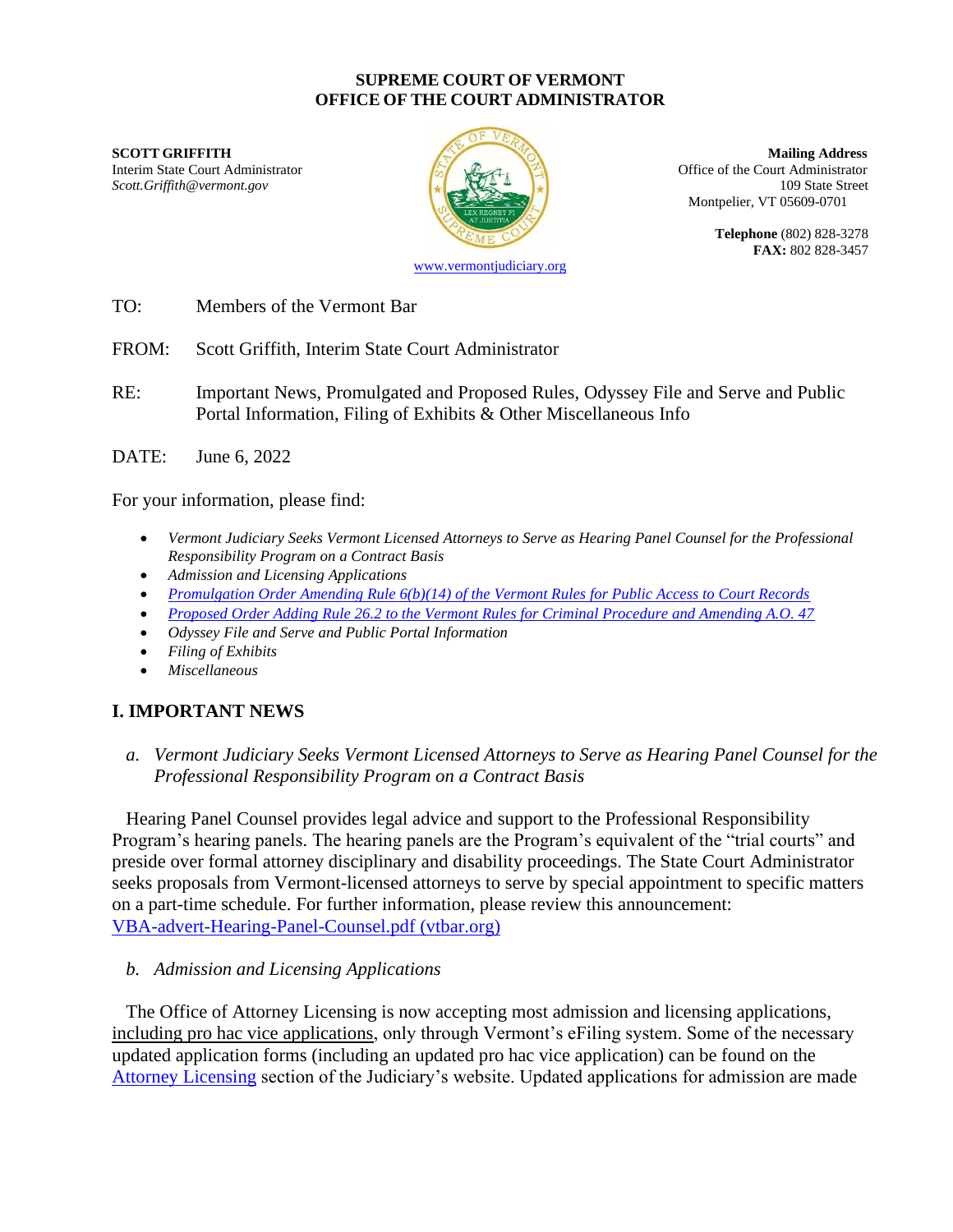available by the NCBE. Instructions on how to file these applications can be found in the [Attorney](https://www.vermontjudiciary.org/sites/default/files/documents/AL%20OFS%20FILER%20GUIDE.pdf)  [Licensing eFiling Guide.](https://www.vermontjudiciary.org/sites/default/files/documents/AL%20OFS%20FILER%20GUIDE.pdf)

## **II. PROMULGATED RULE AMENDMENTS**

### *[Promulgation Order Amending Rule 6\(b\)\(14\) of the Vermont Rules for Public Access to Court Records](https://www.vermontjudiciary.org/sites/default/files/documents/PROMULGATEDVRPACR%206%28b%29%2814%29--STAMPED.pdf)*

#### This Order was promulgated on **June 6, 2022, effective August 8, 2022.**

Rule  $6(b)(14)$  contains a list of exemptions of personally identifying information. Rule  $6(b)(14)(v)$ previously exempted the name "of a child alleged to be a victim" in a criminal case. To alleviate any confusion regarding whether the exemption referred to the alleged victim's age at the time of the offense or currently, the amendment clarifies that the exemption applies to an alleged victim who was a minor at the time of the offense. The amendment also substitutes the term "minor" for "child" because minor is a legal term already defined by statute. See 1 V.S.A. § 173.

## **III. PROPOSED RULE AMENDMENTS (NOTE: THE FOLLOWING AMENDMENTS HAVE BEEN PROPOSED AND HAVE NOT BEEN APPROVED BY THE SUPREME COURT.)**

### *[Proposed Order Adding Rule 26.2 to the Vermont Rules for Criminal Procedure and Amending A.O. 47](https://www.vermontjudiciary.org/sites/default/files/documents/PROPOSEDVRCrP%2026.2%20and%20AO47--FOR%20COMMENT_0.pdf)*

Proposed new Rule 26.2 allows for video conference testimony in criminal proceedings, upon agreement of the parties and approval by the court. In contrast to the provisions of V.R.C.P. 43.1 and V.R.P.P. 43.1, video testimony under the proposed rule may not be provided over defendant's objection, and absent express waiver, in recognition of the Sixth Amendment and Article 10 rights to confrontation and cross examination accorded to the accused. The proposed rule sets the timing and required content of a notice of intent to provide testimony of a witness via video conference. The proposal requires the court to address the defendant directly in open court and determine that the defendant understands the nature of the rights being waived. The proposed rule sets out the requirements for providing video conference testimony. Finally, the rule provides criteria for the court to consider if a party seeks to withdraw from agreement for testimony of a witness by video teleconference.

The proposed amendment to A.O. 47 § 1 incorporates the technical standards currently applicable in video and audio proceedings under V.R.P.P. 43.1 and V.R.C.P. 43.1 to proceedings under V.R.Cr.P. 26.2.

Comments on this proposed amendment should be sent by **August 8, 2022**, to Hon. John Treadwell, Chair of the Advisory Committee on Rules of Criminal Procedure, at the following address:

> Honorable John Treadwell, Chair Advisory Committee on Rules of Criminal Procedure [John.Treadwell@vermont.gov](mailto:John.Treadwell@vermont.gov)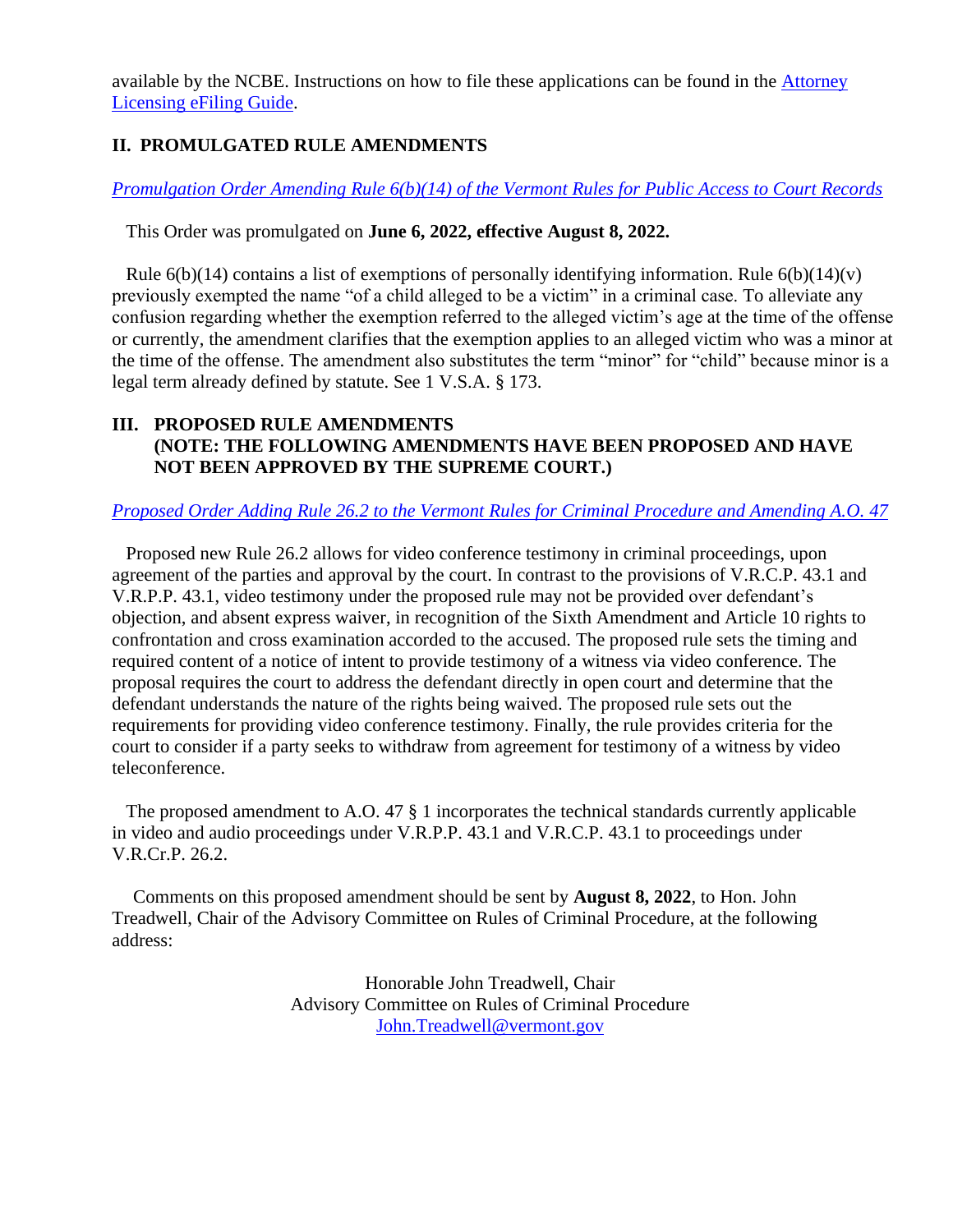# **IV. ODYSSEY FILE & SERVE AND PUBLIC PORTAL INFORMATION**

All Superior Courts, including the Environmental Division, the Judicial Bureau, and the Supreme Court are using Odyssey and accepting electronic filings through Odyssey File & Serve. Please use the following links to access Odyssey electronic filing and portal systems and for more information.

#### **Reminders for OFS Users:**

**1) PDFs must be "flattened" prior to efiling through Odyssey File & Serve**

With the increased use in electronic signature tools, it is important for OFS filers to remember that all PDFs must be flattened prior to filing in OFS. In order to eFile a formfillable PDF or a PDF that has been electronically signed, you must first save them as a flat file. Otherwise, the filing will fail and you will need to refile.

Follow the steps below to "flatten" a completed PDF:

1. Open the completed PDF.

2. Right click on document and select Print. NOTE: if document opens in Adobe, Select File and select Print.

3. Select the PDF printer. (The Adobe PDF printer is installed automatically with Adobe Acrobat. Numerous free PDF printer

drivers are available for download from the Internet.)

4. Select OK.

5. Specify location to save the printed, "flattened" version of the form.

6. Select Save

**2)** Attorneys must select the party they represent as the "person responsible for fees" in the Fee section of the filing process. Additionally, when the attorney represents more than one party, attorneys should continue to select the same party as the "person responsible for fees"; otherwise, the attorney will incur an additional efiling use fee.

**Odyssey File & Serve**. Odyssey File & Serve (OFS) is the platform through which you electronically file with the courts. To access OFS, please visit<https://vermont.tylerhost.net/ofsweb>

You can access user guides through the "User Guides" link in the "Self Help" window. You can also access docket-specific user guides and a new Frequently Asked Questions on the judiciary's website at [www.vermontjudiciary.org/efiling](https://www.vermontjudiciary.org/about-vermont-judiciary/electronic-access/electronic-filing)

For technical support regarding Odyssey File & Serve, please contact Tyler Technologies at 800- 297-5377 or [efiling.support@tylertech.com](mailto:efiling.support@tylertech.com)

If you have procedural questions about OFS, please email the judiciary at [JUD.EFileSupport@vermont.gov](mailto:JUD.EFileSupport@vermont.gov)

**Odyssey Public Portal**. The Odyssey Public Portal allows you to view your case files. To access the portal, please visit<https://publicportal.courts.vt.gov/Portal/> Before you can view your case files, you must first register in the portal and then request elevated access. The Public Portal User Guide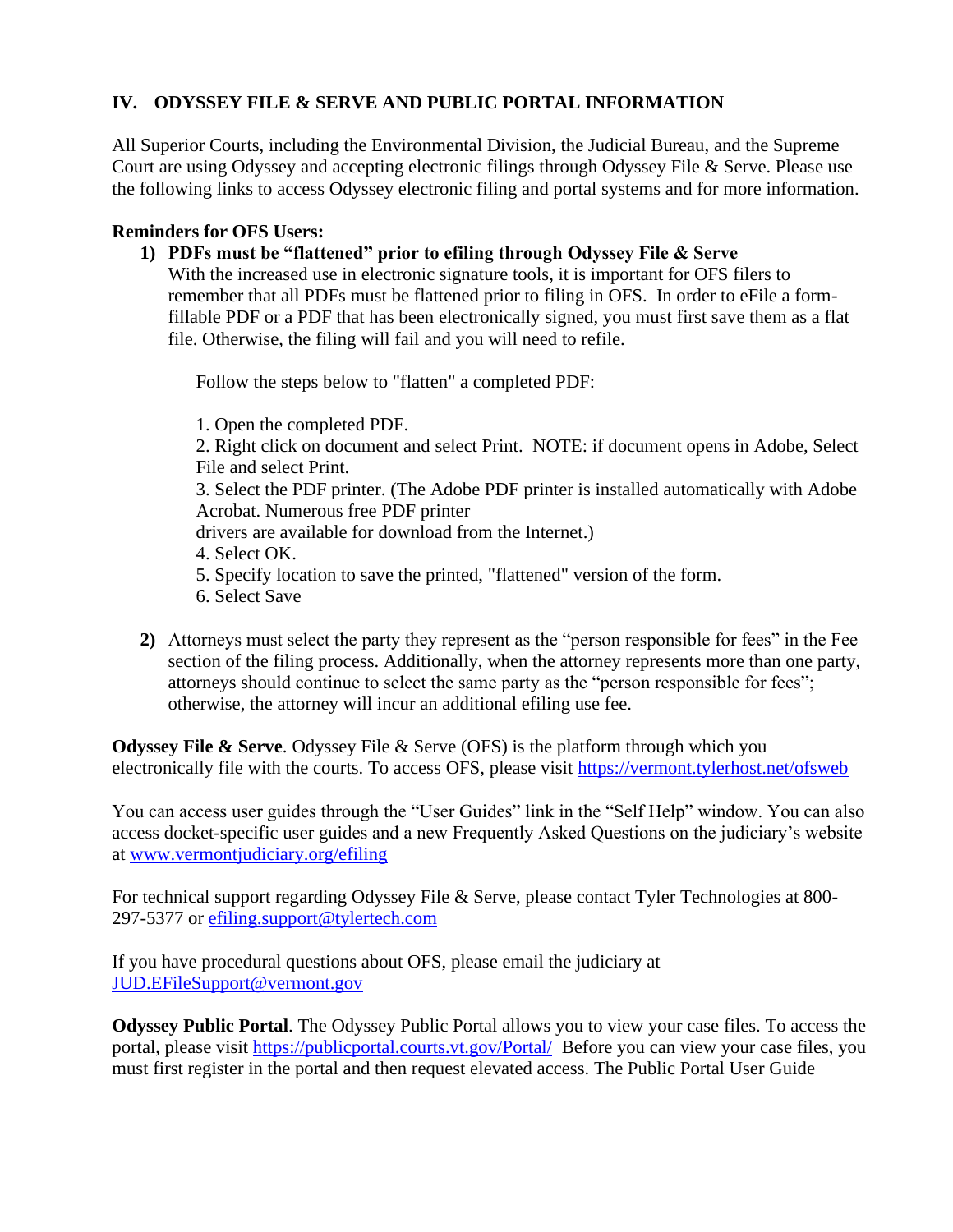contains instructions on how to register and request elevated access. You can read the user guide on our website at<https://www.vermontjudiciary.org/about-vermont-judiciary/public-portal>

For technical support regarding the Public Portal, please contact the Vermont Judiciary's HelpDesk at [Jud.helpdesk@vermont.gov](mailto:Jud.helpdesk@vermont.gov) When emailing, please write "**Public Portal**" in the subject line.

# **V. FILING OF EXHIBITS**

Per the 2020 Vermont Rules for Electronic Filing, all electronically filed documents (including exhibit lists and exhibits) must be submitted in PDF format. It is recommended that the exhibit list be filed in Odyssey File & Serve (OFS) as a "Lead Document" and that any PDF exhibits be filed as attachments to that exhibit list.

Multimedia files that cannot be converted to PDF format should be submitted by nonelectronic means on a DVD or USB flash drive (aka thumb drive) and can be mailed or delivered to the court. It is recommended that filers indicate this on the exhibit list being filed in OFS. Please note that while the courts are equipped to view common multimedia formats (such as .mp3, .mp4, .mpeg, .mov, .wmv files), the filer will have to provide compatible player software if an exhibit is in a proprietary multimedia format.

Finally, please remember that regardless of how an exhibit is filed, it is the filer's responsibility during a hearing to present the exhibits. During remote hearings, this means the filer must either assure that all witnesses have been provided with the marked exhibits in advance and have them available to view; or be able to share his or her screen to allow all participants to view the exhibit. If the exhibit is a video or audio file, the litigant must be prepared to play it during the hearing.

### **VI. MISCELLANEOUS**

*a. Court Forms*

Court forms are constantly being updated. Please refer to the judiciary website for the most up-todate forms,<https://www.vermontjudiciary.org/court-forms>

Please use the link below to report any form question, concern or issue <http://www.vermontjudiciary.org/website-feedback-form> or you can access our Website Feedback program at the bottom of each web page.

*b. Obligation under A.O. 41*

Attorneys are reminded that an "attorney must report to the State Court Administrator within thirty days any change of the office mailing or electronic mail address" and that "[n]otice sent to a reported address is sufficient even if not received by the attorney because of failure to report the proper address or failure of delivery not caused by the court." A.O. 41, § 4(c). To update changes in your contact information, please access your attorney account with the [Attorney Portal](https://vermont.tylerhost.net/TylerFamis/ui/dashboard)

To ensure you continue to receive these emails, please add JUD. AttyLicensing@vermont.gov and [JUD.CAOMemotoBar@vermont.gov](mailto:JUD.CAOMemotoBar@vermont.gov) to your Safe Senders list.